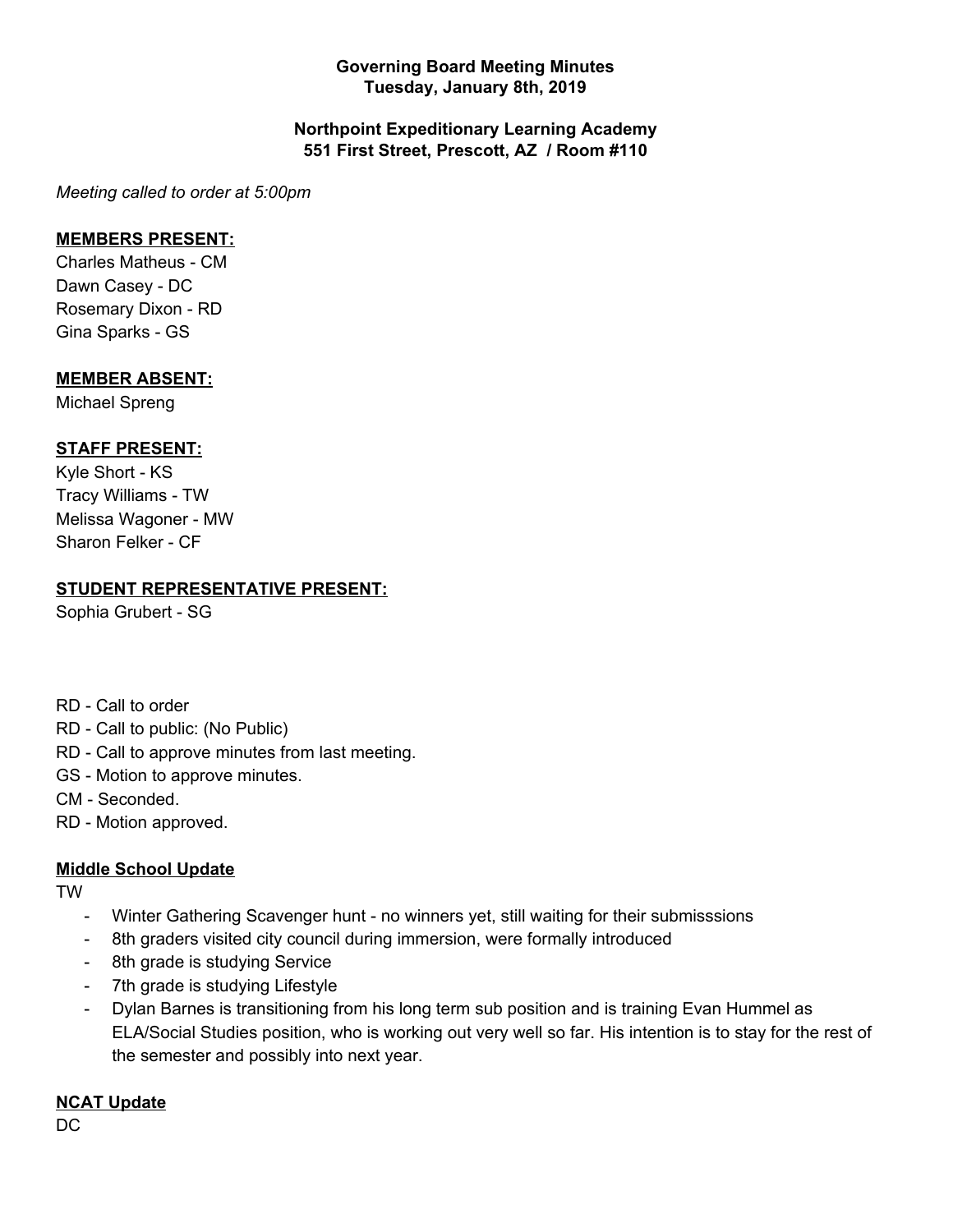- Pancake breakfast happened this morning, was not a fundraiser but was successful over all.
- Due to the government shutdown, the group is unable to give a statement of where the funds are because they are unable to file taxes.
- NCATs next event should be a dance

# **High School Update**

MW - 151 is our current enrollment, which is slightly under our budget number of 155. But we are changing our recruitment tactics to retain more students for the long term rather than the transient students. With our total numbers of high school and middle school enrollment total, we are above our budget numbers

MW - We have seen a lot of students changing from school to school within the charter community, but we do need to think about how we do recruit people and who we are trying to attract to the school.

TW - Hopes to have students go to SciFest to help recruit some students who are in tune with what we are doing with our program.

MW - Info session attendance is low, but the tours now include everything in an Info Session

MW - Great Winter Gathering, lots of people attended and had a great time. Successful hikes and crew competitions, everyone who was asked had great feedback.

MW - Advanced ED surveys and board interviews

MW - Attended a training for School Grading system and how the formula is going to change. No option has been chosen yet, but there are 3 up for a vote.

# **Charter School Association**

MW - The second meeting was from the Charter Association was about Charter Champions. Karen Fann hates charter schools, getting your elected officials to come to your school telling your charter story. Many of them think we are all for profit, so we are trying to have them come out to visit us.

Francisco De Escoto - The fear is about closing down all of Arizona's Charter schools. MW states that we need to differentiate from non-profit charters and why we are special. We do not need to put other charters under the bus to promote ourselves, but it is important to write our own charter story. We could even take it a step further to create a video or video interviews of former and current students to really capture what NELA is all about.

GS - Prescott Women's article as another type of advertisement, help with the word of mouth type of reputation that we are looking for.

TW - Some magazines even have NELA as 9-12, needs to be changed

DC - Need of Facebook presence to up our social media game as a way to advertise. Right now we are only on Instagram and that is more for the students.

CM - Who is in charge of the social media promotion and how are we staying on top of it?

MW - TC & MW are in charge of the facebook page

KS - Need a trifold to happen to help as a handout, draft by the next meeting.

RD - John Duncan, article in 5 senses.

CM - Metacognition is important, what are the action items? Contacting legislators to have them come in and see what we are all about, who we are and how we are different.

GS - We should amend the responsibilities for the governing board to reflect what we actually do. Maybe be clear about reporting vs. discussing, needs to be clear about who can talk when and how we can move through the agenda smoothly.